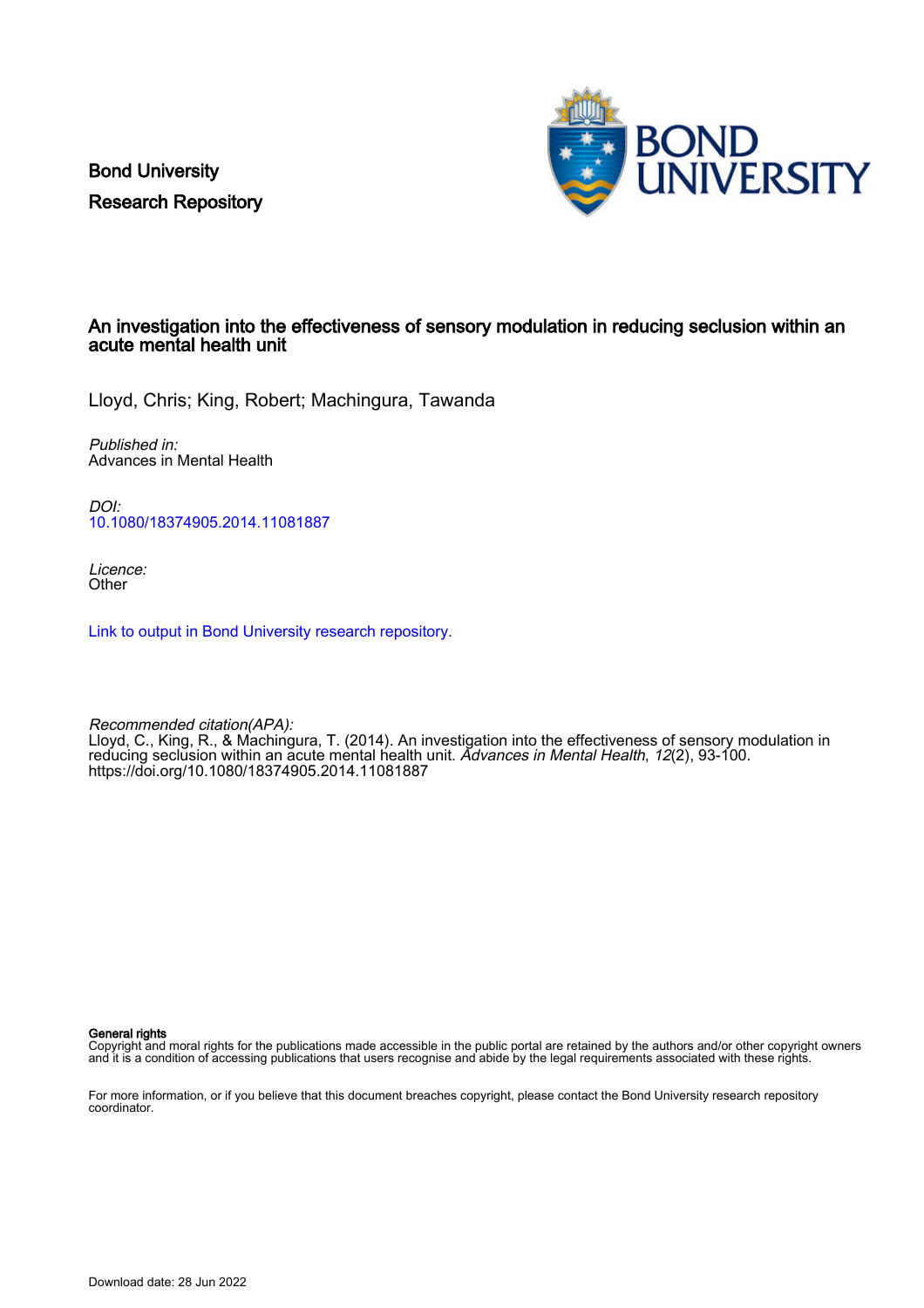# **An investigation into the effectiveness of sensory modulation in reducing seclusion within an acute mental health unit**

Chris Lloyd PhD

Senior Research Fellow, Behavioural Basis of Health, Griffith University Gold Coast Campus, Queensland Australia

# Robert King PhD

Professor, School of Psychology and Counselling, Queensland University of Technology, Kelvin Grove, Queensland Australia

Tawanda Machingura BSc(hons), MHP(hons)

Team Leader, Mental Health Recovery Service, Gold Coast University Hospital, Southport, Queensland Australia

Address for correspondence:

Dr Chris Lloyd

Room 7.46, Griffith Health, G40

Griffith University Gold Coast Campus

Southport Q 4222

Email: [c.lloyd@griffith.edu.au](mailto:c.lloyd@griffith.edu.au)

Phone: 07 567 88699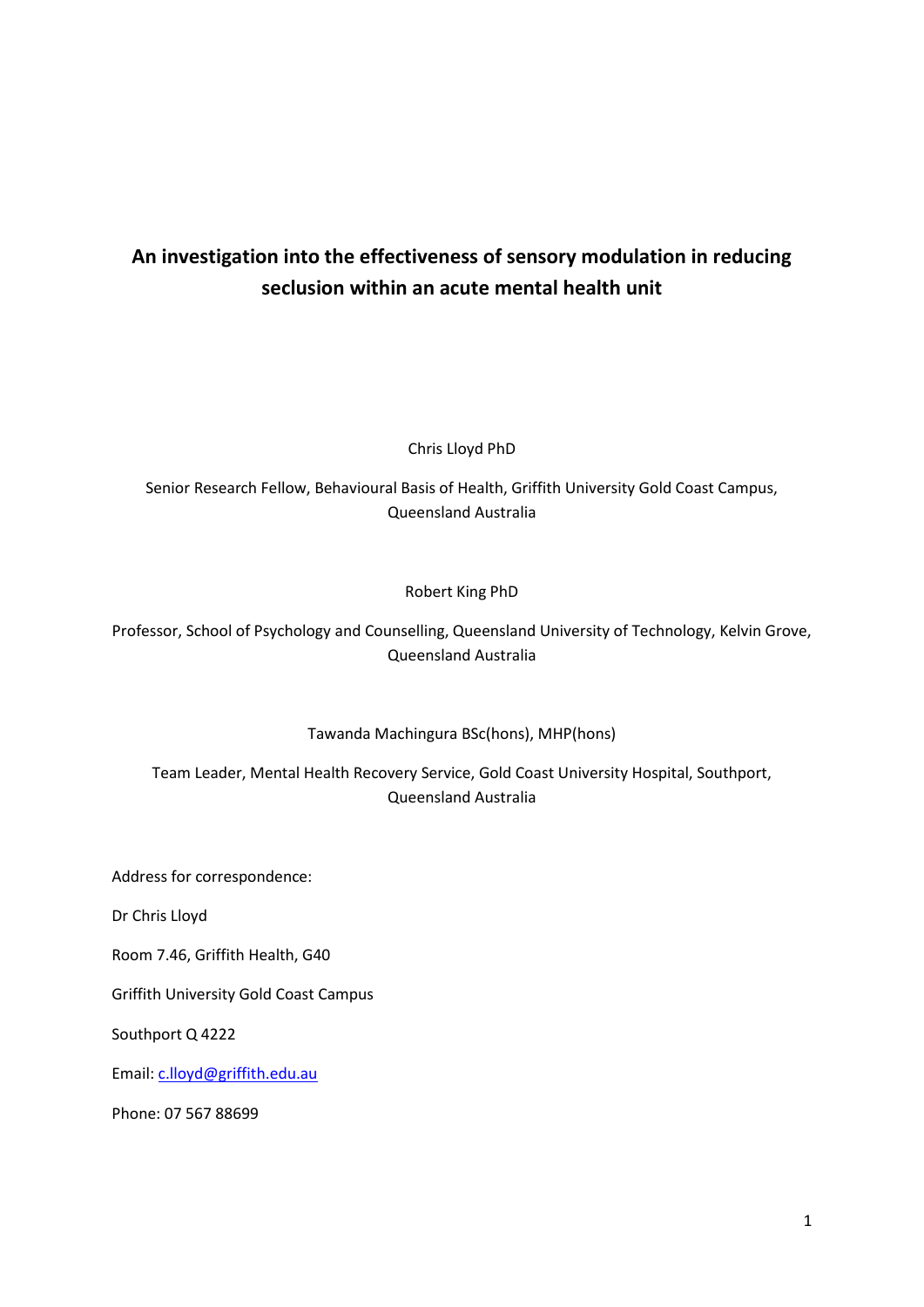#### **Abstract**

In this paper we report the findings from an evaluation of the introduction of sensory modulation (SM) in an acute mental health inpatient unit. It was expected that SM could be used to help settle patients experiencing high levels of disturbance and that as a result, there would be less need for use of more restrictive seclusion practices. The evaluation took place in a hospital in south-east Queensland, Australia. SM was introduced in one acute unit while the other served as a control. The evaluation comprised two studies. In the first study we aimed to determine whether SM reduced the level of disturbance among patients given the opportunity to use it. In the second study we aimed to find out whether the introduction of SM reduced the frequency and duration of seclusion. In study 1, we found that most patients reported marked reduction in disturbance after using SM and there was a very large effect size for the group as a whole. In study 2, we found that frequency of seclusion dropped dramatically in the unit that introduced SM but rose slightly in the unit that did not have access to SM. The change in seclusion rate was highly significant (chi square = 49.1, df = 1, p < .001). Results are discussed, having reference to the limitations inherent in a naturalistic study.

Key words: sensory modulation, acute mental health, seclusion Word count: 4563 Type of paper: Research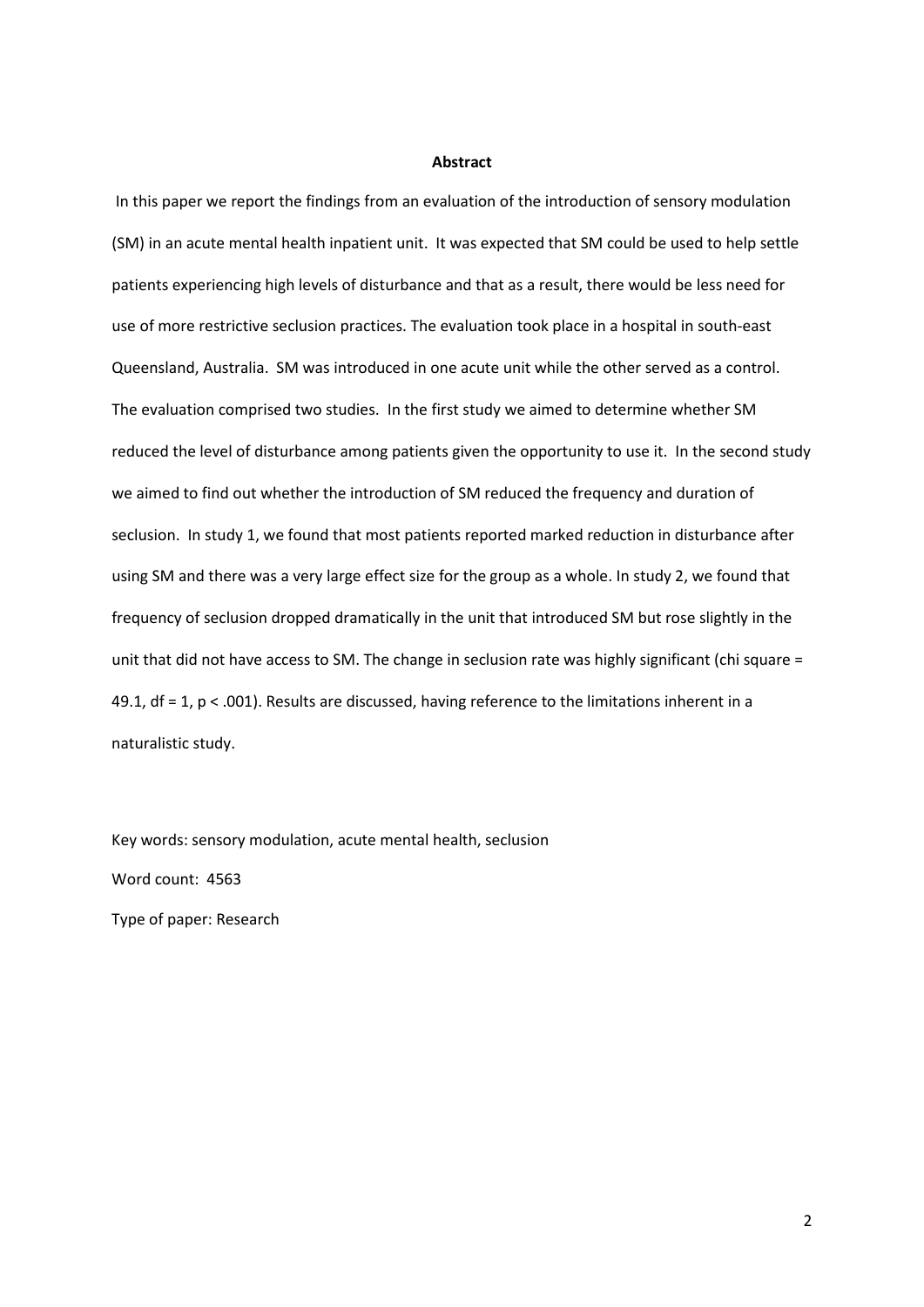# **Introduction**

Acute psychiatric inpatient units provide treatment for people who are experiencing symptoms that cannot be treated effectively in community settings. Symptoms such as delusions, hallucinations and elevated mood are common features of acute episodes of schizophrenia and bipolar disorder, which are the conditions most commonly treated in acute psychiatric units (Cleary, Hunt, & Walter, 2010; Healy et al., 2012). Patients experiencing such symptoms often manifest behavioural disturbance, which presents management challenges for nurses who form the primary professional group staffing acute inpatient units (Bowers et al., 2009; Roberts, Crompton, Milligan & Groves, 2009). A study conducted by Zhangi, Harvey, & Andrew (2011) in Victoria, Australia found that the primary reason for admission was potential risk issues in 84% of admissions including a suicidal or self harm attempts and physical aggression towards humans or property. The most common diagnosis was psychosis and substance abuse. It was suggested that public mental health services mainly provide services to people with severe mental illness and a psychiatric admission is often preceded by behavioural disturbances that could not be managed in the community.

Aggression and violence are common occurrences during inpatient psychiatric admissions (Cleary et al., 2010). Strategies commonly used to manage behavioural disturbance include PRN medication and seclusion (isolation of the patient in locked room). A study conducted by Roberts et al. (2009) found that in a Queensland acute psychiatric inpatient unit, the local facility rate of seclusion was 12% of all patients admitted compared to a national average of 10%. The re-seclusion rate of 76% was significantly higher than the national average of 31%, and 87% of seclusion episodes were longer than 4 hours, compared with a national average of 41%.

Both PRN medication and especially seclusion are viewed as last resort responses to disturbed behaviour and only to be used when interpersonal support and counselling have failed. Happell and Koehn (2010a) stated that seclusion is a coercive practice that has negative consequences for the well-being of patients. Recent Government policy has identified the reduction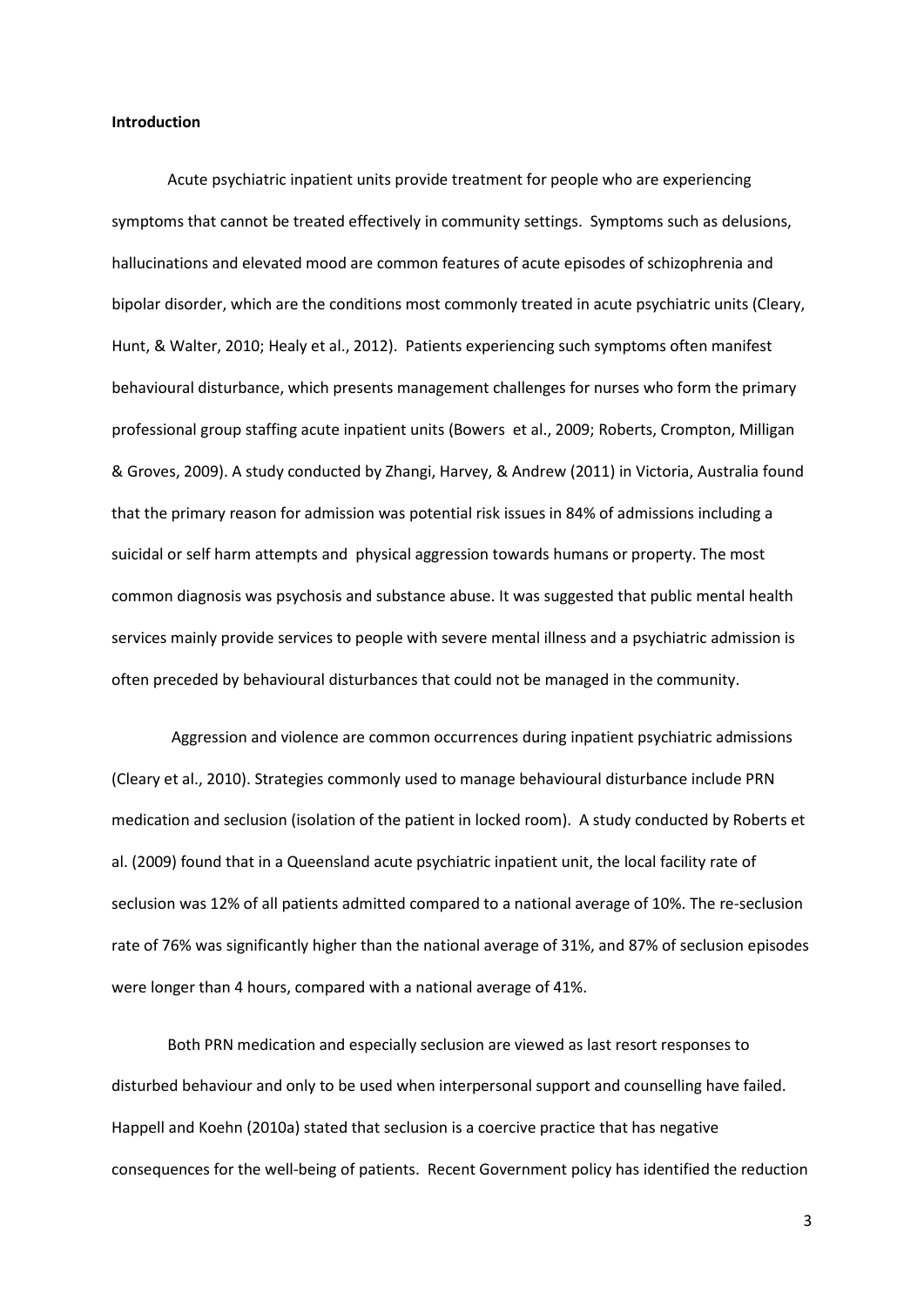and, if possible, elimination of seclusion as a national safety priority (Happell & Koehn, 2010b; Happell & Harrow, 2010). This reflects the principle that people experiencing mental illness should be treated in the least restrictive environment (Happell & Koehn, 2011).

Queensland Health which has the responsibility for most acute psychiatric inpatient units in Queensland, Australia has been actively investigating less restrictive responses to behavioural disturbance in acute psychiatric inpatient units. One of these less restrictive responses is the use of sensory modulation (SM). S M, which is described in greater detail below, involves providing patients with access to sensory (mostly auditory and visual) stimulation designed to soothe and relax. In 2011, following recommendations by the Queensland Health Seclusion and Restraint Committee, S M was introduced into acute inpatient units at a limited number of sites. A training programme was conducted across the state to introduce S M to clinicians.

#### **Sensory Modulation**

SM is the neurological regulation of response to sensory stimuli (Kinnealey et al., 2011). Problems with sensory processing can result from difficulties in how the nervous system receives, organises, and uses sensory information from the body and the physical environment. This is necessary for self regulation, motor planning and skill development. For example auditory hallucinations may impact on self-concept, emotional regulation, attention, problem solving, behaviour control, skill performance, and the capacity to develop and maintain interpersonal relationships. In adults they may negatively impact on the ability to parent, work or engage in home management, social and leisure activities (AOTA, 2011; Brown & Nicholson, 2011).

Decreased cognitive functioning, distortions in sensory processing, and the experience of psychological symptoms resulting from trauma and mental illness, can interfere with occupational engagement and often have a negative impact on sense of self and occupational performance skills (Brown & Nicholson, 2011; Champagne 2011). Sensory processing refers to an individual's ability to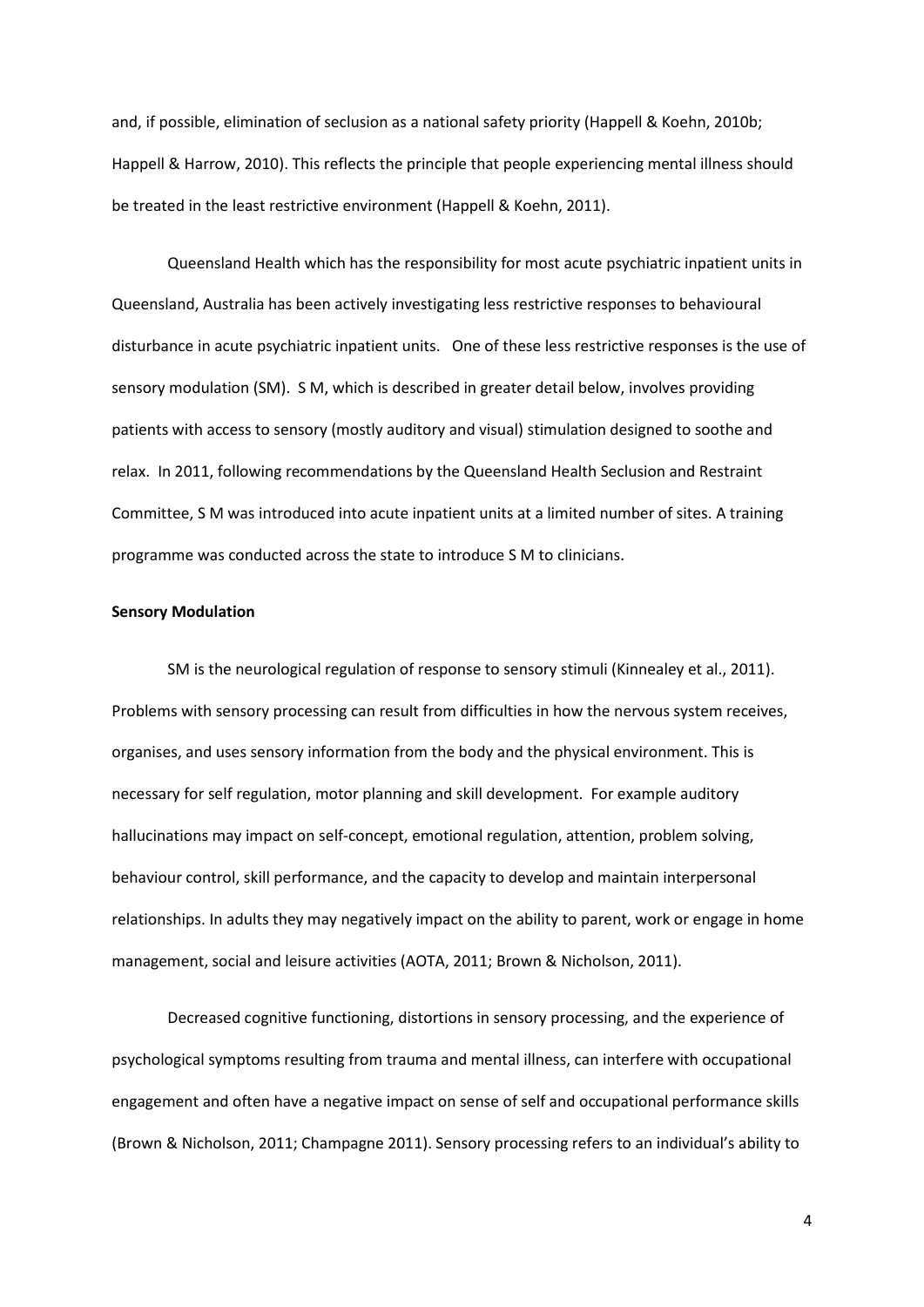take in information through the senses (touch, movement/balance, smell, taste, vision) and make a meaningful response (Brown & Nicholson, 2011). This includes sensory modulation, sensory discrimination and sensory-based motor control, co-ordination and praxis (Champagne 2011). Interventions include activities or modalities offering specific types and amounts of sensation, at strategic times of use, for therapeutic purposes. For example this could involve having the patient sit in a rocking chair and listen to guided imagery CDs.

Champagne and Stromberg (2004) examined the sensory approaches used in an US inpatient psychiatric setting as an alternative to seclusion and restraint. A quality improvement approach was used to evaluate consumer perceptions of the effectiveness of sensory modulation rooms and sensory based approaches. Consumers rated their perceived levels of distress before and after each session using a qualitative questionnaire and a 10-point ordinal rating scale. It was found that 89% of the sensory room sessions had a positive effect, 10% had no effect, and 1% had a negative effect. Patients experiencing the highest levels of distress at the beginning of each session reported the most substantial positive changes in perceived levels of distress after the use of the room. The facility's rates of seclusion and restraint were found to have decreased by 54% during the course of the year of implementation. Sivak (2012) found that following the introduction of comfort rooms (similar to SM) in one small rural tertiary mental health facility, positive outcomes were noted with decreased rates of client-to-client and client-to-staff assaults as well as zero use of seclusion and mechanical restraints.

An Australian study was conducted by Chalmers et al. (2012) who analysed data regarding sensory room use and acute arousal ratings within a high-dependency mental health unit. Preliminary data showed a significant reduction in patient distress levels, as measured using consumer and clinician ratings. A reduction was also found for acute arousal ratings, pre to post for the high dependency unit engagement programme. Chalmers et al. (2012) recommended cultural change and not just an environmental change, so as to build staff and consumers' confidence to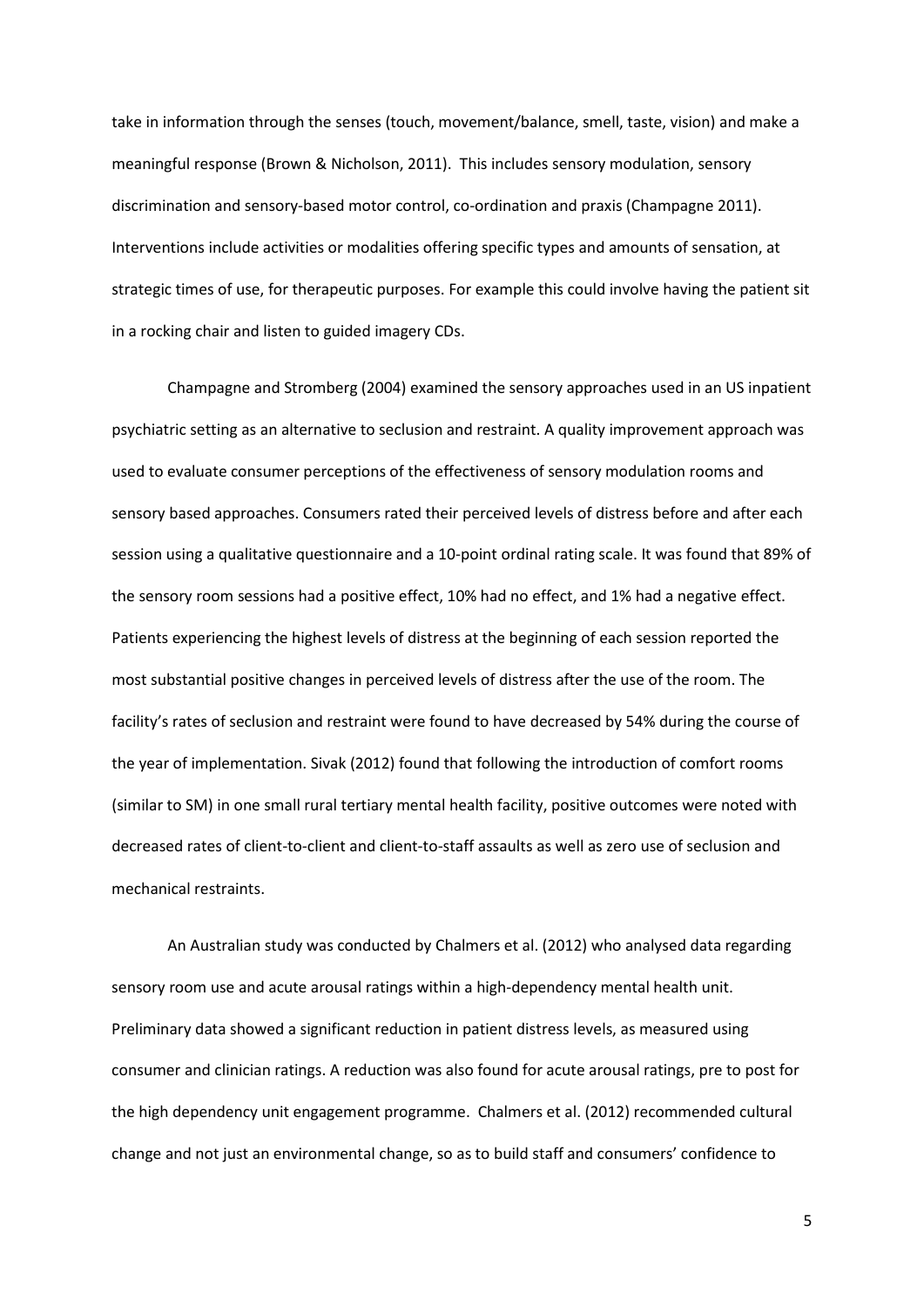utilise a variety of sensory based methods during times of need. Another Australian study found that the sensory room was an effective intervention to ameliorate distress and disturbed behaviour although this did not translate into reductions in overall rates of seclusion or aggression (Novak et al., 2012).

# **Study Aims and Hypotheses**

The study had two aims. The first was to determine whether or not use of a sensory modulation environment reduced the level of distress experienced by patients in an acute psychiatric unit. The second was to determine whether availability of a sensory modulation room would reduce the use of seclusion as a response to patient disturbance. Two hypotheses informed the study:

- 1. It was hypothesised patients would report reduced distress after use of the SM environment.
- 2. It was hypothesised that the unit in which SM was introduced would have reduced frequency and duration of seclusion for the period after the introduction of SM compared with the period prior to the introduction of SM whereas the twin ward where SM was not available would show no such change.

# **Method**

*Study design* This was a naturalistic study that was conducted in the acute mental health inpatient unit of a major Queensland hospital. One ward was used as the study group and the other ward served as the control group. This was not a standard experimental control as patients were not randomised to ward but rather were allocated on the basis of available beds. There were two interrelated studies. The first study examined the impact of the sensory modulation room on patient distress. This study used a repeated measures design. The second study examined changes in seclusion rates for two acute inpatient units, one of which offered a sensory modulation room and the other of which did not. This second study followed a prospective quasi experimental design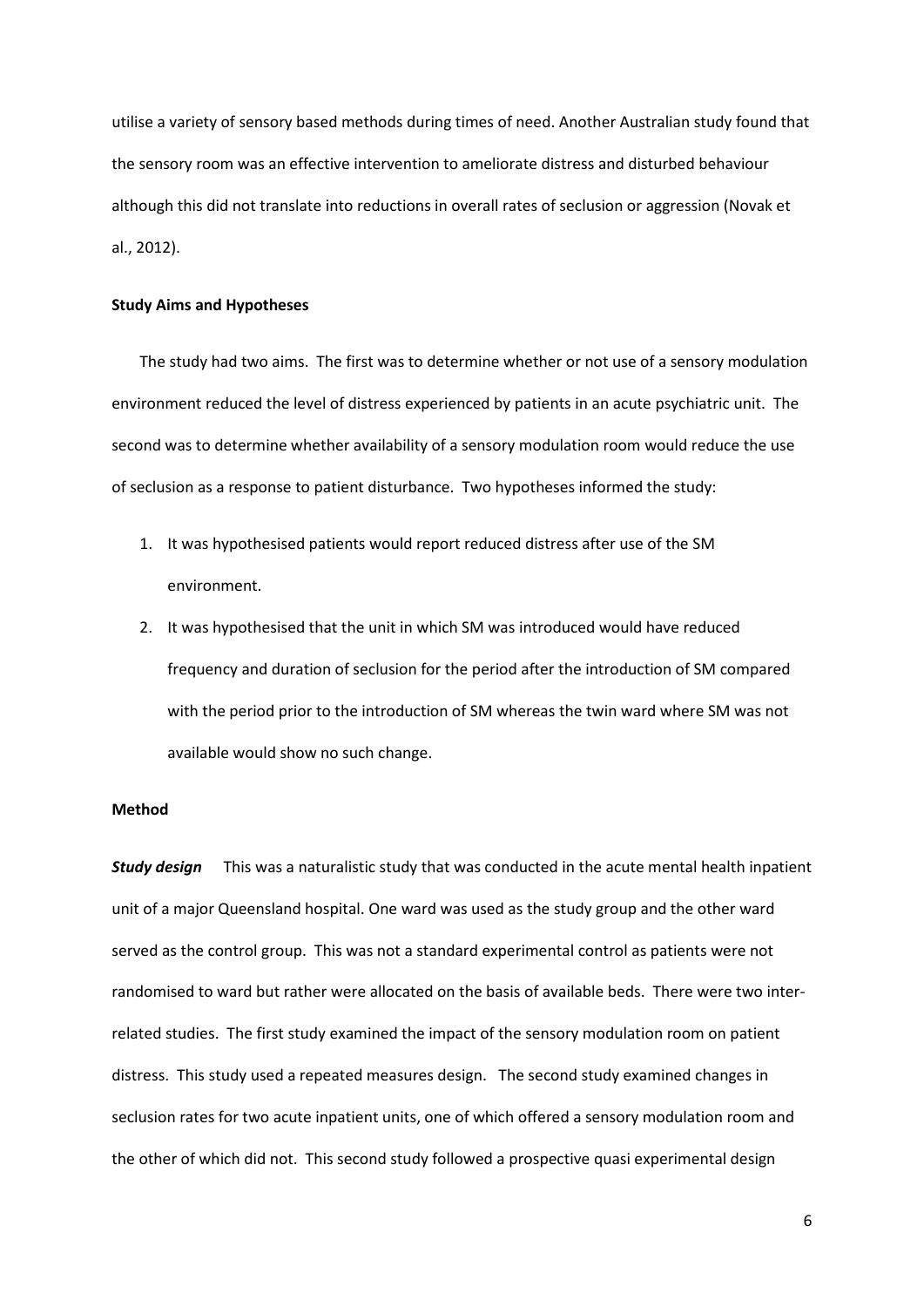whereby rates of seclusion in two acute wards were compared over a 12 month period (6 months before and 6 months after SM was introduced in one of the wards).

# **Ethics Approval**

Approval for this study was granted by the hospital's Ethics Committee. Informed consent was not required for this study as it made use of data routinely collected for quality assurance purposes.

# *Context*

This study was conducted in Acute Adult Mental Health Unit 1 (AAMH 1) also known as P1 and Acute Adult Mental Health Unit 2 (AAMH2) also known as P2 .P1 and P2 are both 20 bed facilities consisting of fourteen (14) Open Acute Care Beds and six (6) Psychiatric Intensive Care Unit (PICU) beds. During the course of the study, P1 introduced a sensory room for purposes of SM. A room consisting of two PICU beds were converted into one sensory room. Aside from this innovation, the two units were for all practical purposes interchangeable. They were both located within the same building and patients were admitted into one or other unit according to bed availability. The only systemic difference was that each had dedicated care teams, meaning that, while patients were probably equivalent there could have been differences in staff culture and clinical approach.

# *Sample*

For study 1, the sample consisted of all patients who used the sensory modulation room during a period of 6 months and who completed the pre and post rating scale (see below). For study two, the sample consisted of patients admitted to either P1 or P2 during the 12 month period from 1 January 2011 to 31 December 2011 and who were subject to seclusion. Altogether, 337 episodes of seclusion were documented during this period, 210 in P1 and 127 in P2. Of these episodes, 237 were of male patients and 99 were of female patients. We did not collect data on age or diagnosis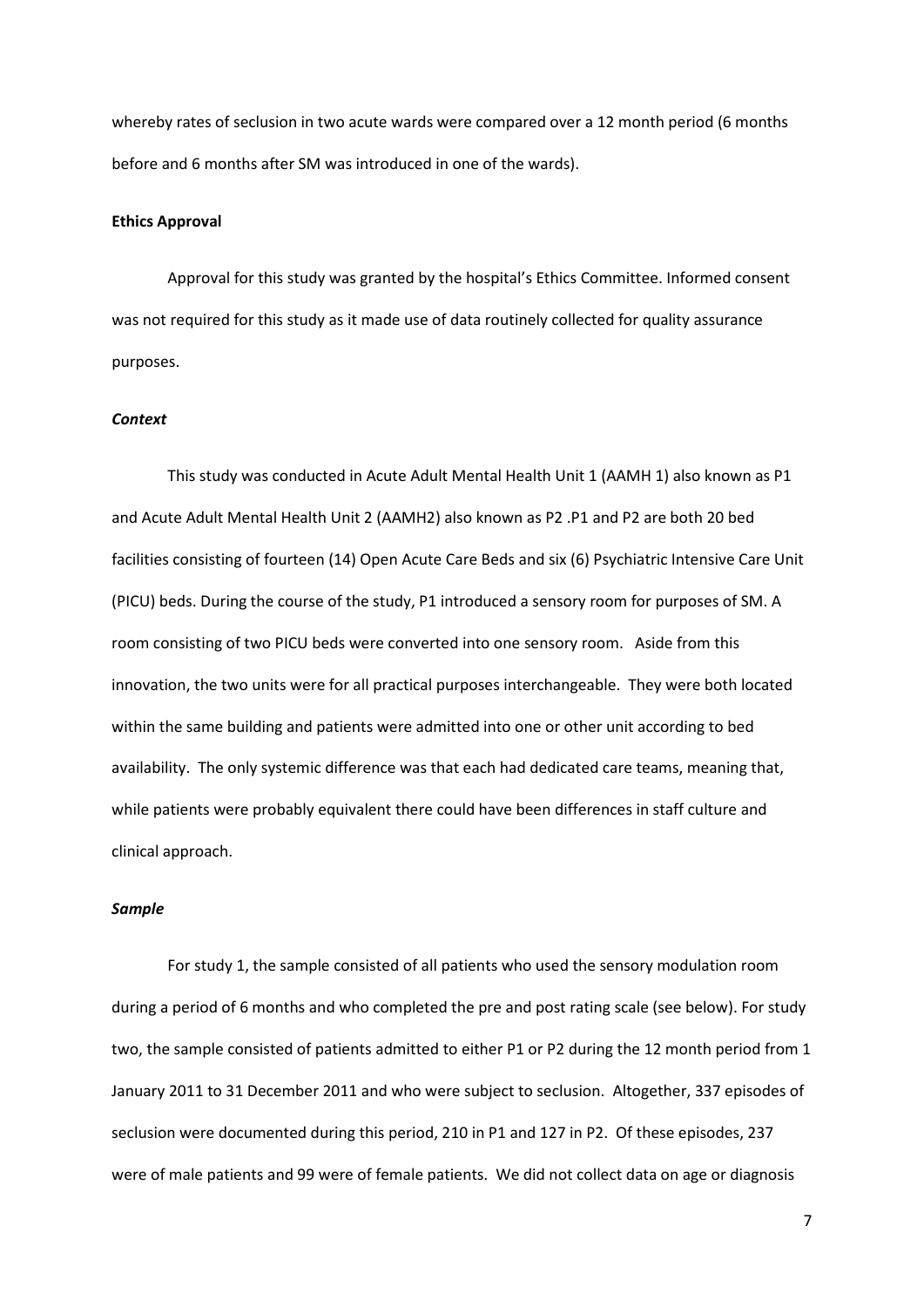as neither was central to the study. We did collect data on reasons for seclusion as recorded by the nurse who made the decision. Overwhelmingly the reason given was some form of aggression, more commonly verbal but sometimes physical. The term 'aggression' was most commonly used but other terms such as 'threatening', 'abusive' and 'hostile' were also used to describe what we took to be equivalent behaviour. In some instances nurses documented that the patient was 'agitated' without specifying aggression. Other documented descriptors were 'disorganised', 'demanding' and 'non-compliant'. Patients were very rarely secluded because of suicidality. P1 had a relatively greater proportion of seclusion episodes of female patients (36%) compared with P2 (19%) during this period (chi square= 10.5, df = 1, p < .01). While the chi square coefficient suggests this was probably not due to chance, we do not have data that would explain the reason for this difference. We think it is possible that it is attributable to the lower threshold for seclusion in P1. P2 may have been more willing to tolerate acting out by female patients on the grounds that it was less likely to dangerous.

# **Intervention**

The SM room was designed in accordance with specifications described by Champagne & Stromberg (2004). The components are set out in Table 1. Use of the SM room could be either patient initiated or staff initiated. Both staff and patients were provided with education and exposure to the SM room to assist them to make informed decisions about use of the facility. In general, both patients and staff were encouraged to use it for early intervention when one or other became aware of increasing patient distress.

# Insert table 1 approximately here

Prior to the implementation of SM training was required. A training package comprising 3 distinct phases was developed. Phase 1: A SM Open Day was held where patients and staff were introduced to SM and had the opportunity to experience some of the modalities used in this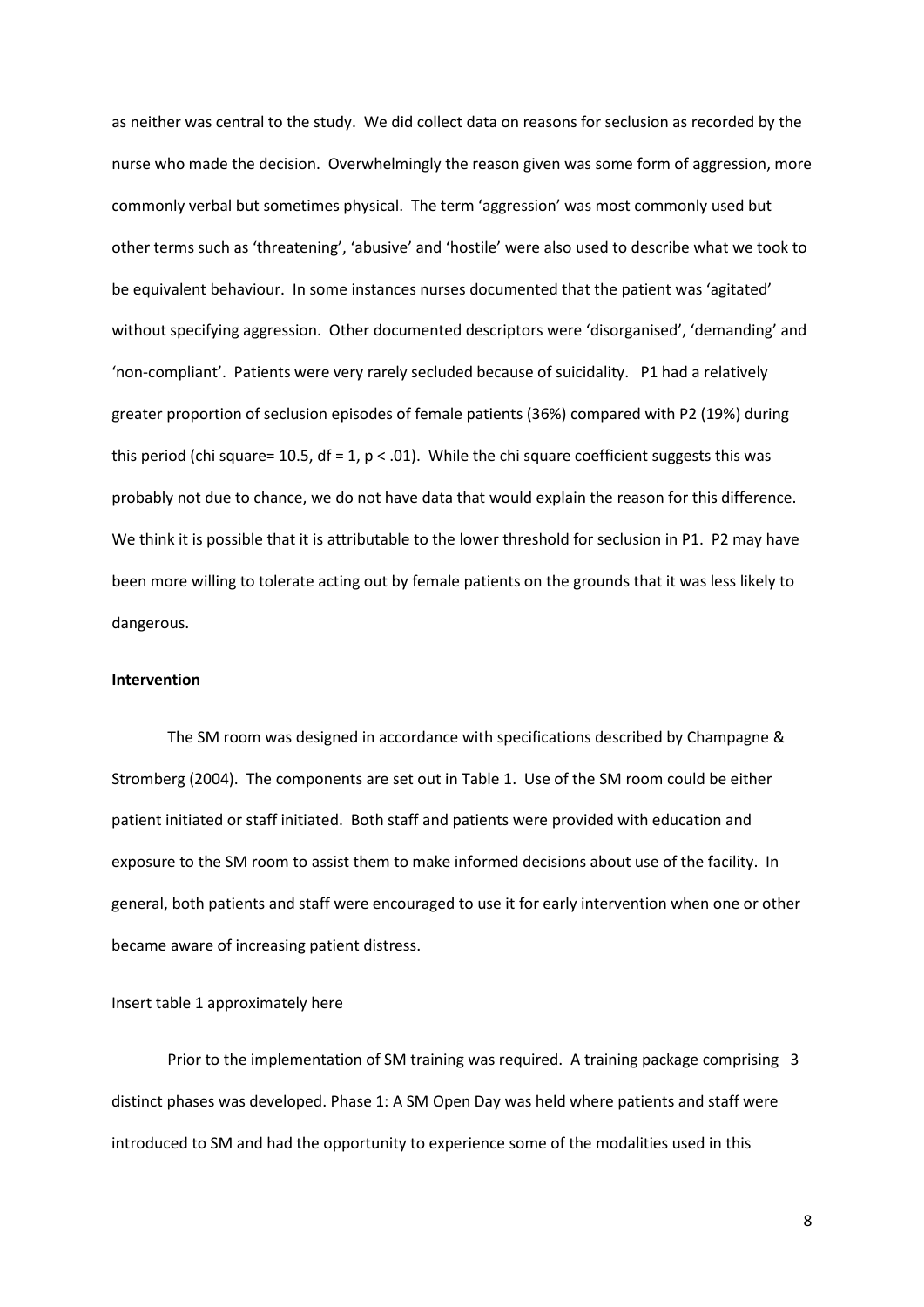approach. Phase 2: Basic SM training was provided to ward staff over a number of weeks. Phase 3: Ongoing one to one coaching was made available to staff and they can book themselves in with trainer

The introduction of SM Rooms required equipment. Funding was gained to implement the SM program. Five thousand dollars in total was allocated to fund equipment. The range of SM equipment purchased was purposefully selected to provide stimuli to the various sensory systems and address the individual and varied needs of consumers (see Table 1). As soon as practicable after admission, all patients undertook a sensory screen designed to identify the kinds of sensory stimulation likely to be calming. This screen informed modifications to the SM environment made for each individual who used it.

Initial access to the SM room was initiated by staff. The sensory stimulation made available to users was based on a standard screen applied to all patients that was designed to determine the kind of sensory stimulation most likely to be calming for the particular person. Once patients had used the room and found it helpful, they could request subsequent use of the room when feeling distressed. Staff could also recommend subsequent use of the room.

# **Instruments and Data collection**

The Emotions Activity Rating Scale (Champagne & Stromberg 2004) was the tool used to evaluate the impact of sensory modulation. This is a two item scale that asks the user to rate emotional state on a 10 point scale ranging from calm (1) to intense (10). The first item asks for retrospective rating of emotional state prior to use of the room and the second item asks for rating at present. The scale was administered when the patient left the sensory modulation room. This measure was chosen because it was developed to evaluate the impact of SM and its use enabled us to compare our findings with those of Champagne and Stromberg (2004). Seclusion rates and duration of seclusion were derived from records kept in a seclusion register and patient charts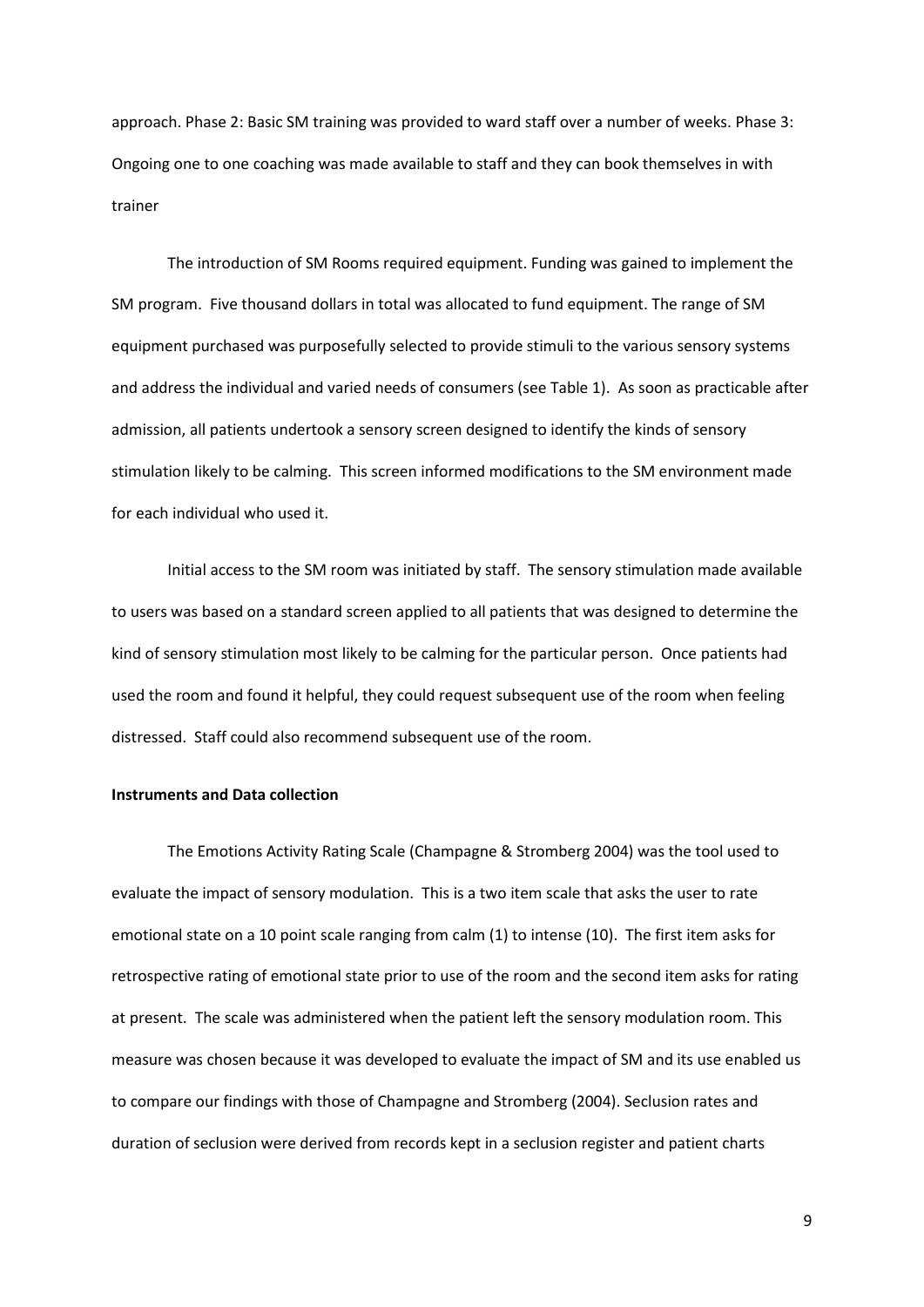# *Procedure*

For the first study, patients who used the SM room as an alternative to seclusion rated their distress using the instrument described above. For the second study, an audit of all seclusions during the calendar year 2011 was conducted. The SM room was introduced to P1 at the beginning of July 2011 and we compared seclusion rate for both P1 and P2 for the 6 month period prior to introduction of SM in P1 and for the 6 month period after the introduction of SM in P1.

# **Results**

# *Study 1: Impact of SM on self-rated distress*

Repeated measures analysis of scores on the Emotions Rating Scale showed a significant decline in severity of emotional distress after use of the SM room compared with prior to the use of the SM room (F = 79.3, df = 1. P < .001). Mean scores fell from 6.58 to 3.72 (mean decline 2.68, 95% confidence interval 2.22 to 3.50) and the within subjects effect size was very large (partial eta squared = .54). Person by person changes are presented in Figure 1 below.

Insert figure 1 approximately here

# *Study 2 Impact of SM on frequency and duration of seclusion*

Table 2, below shows the number of seclusion episodes for each unit before and after sensory modulation was introduced into P1.

Insert table 2 approximately here

Table 2 shows that prior to 1 July 2011, when SM was introduced to P1, there were almost 4 times as many seclusion episodes in P1 as there were in P2. After SM was introduced, the rate of seclusion in P1 substantially decreased, whereas there was an increase in the rate of seclusion in P2. The rate of seclusion in P2, for the second half of the year, was substantially higher than it was in P1. The change in rate was highly significant (chi square = 49.1,  $df = 1$ ,  $p < .001$ ),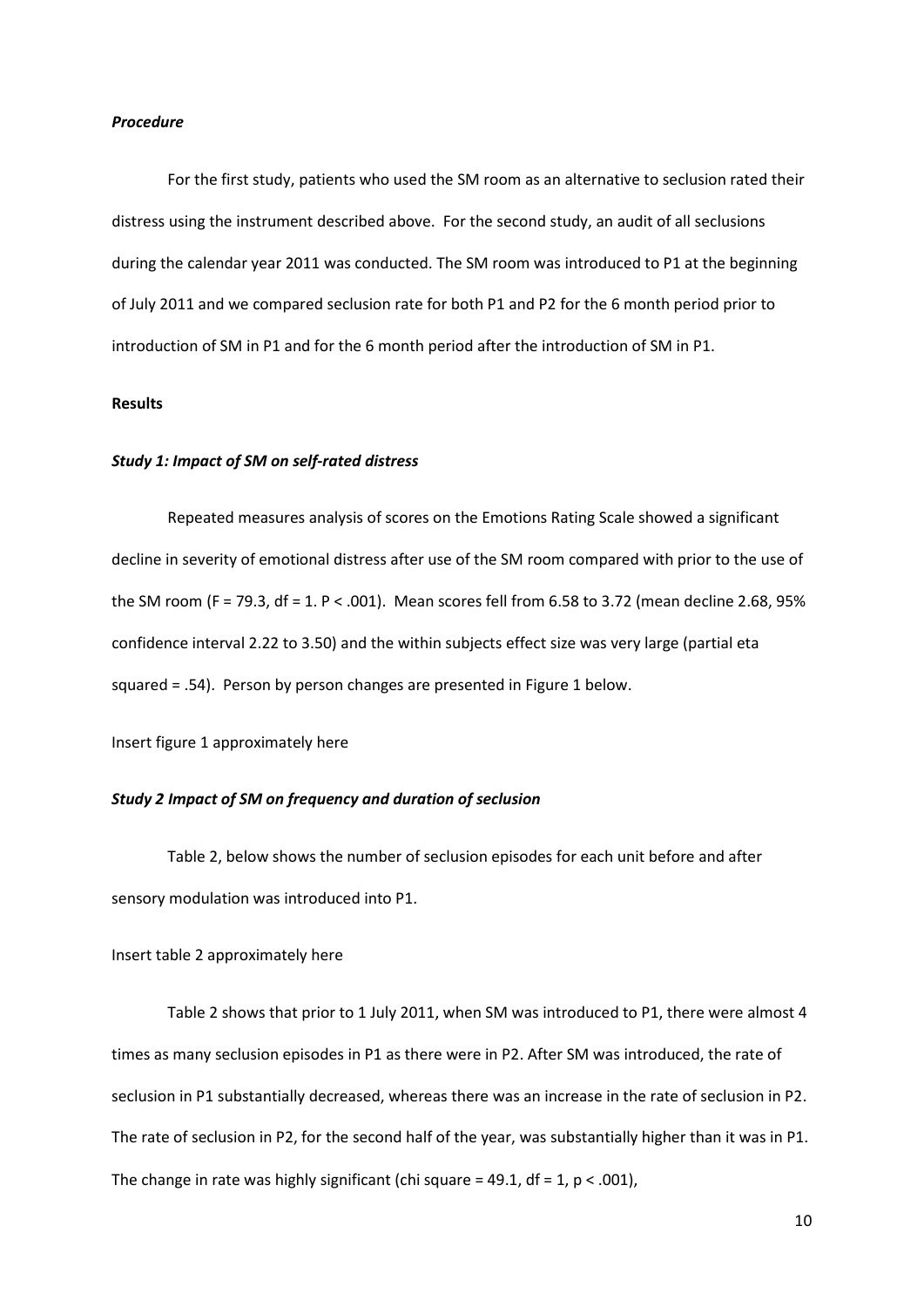While the rate of seclusion decreased significantly, there was no evidence that duration of seclusion episodes changed. Analysis of variance showed no main effect for either unit or period (prior to or after SM was introduced to P1) and no interaction between unit and period. The effect size (partial eta squared) was .24 with a 95% confidence internal of .275. This means that any effect of SM was on decision to use seclusion and not on the amount of time a person was secluded once a decision was made to use seclusion.

#### **Discussion**

We hypothesised in study 1 that patients using the SM environment would report reduced subjective distress. Consistent with the work of Chalmers and colleagues (2012), our data show that most patients who used SM did in fact have reduction in distress as measured by pre and post SM activity ratings. Typically the reduction was substantial and the overall effect size was very large. This means that the first hypothesis informing this study was supported.

We hypothesised in Study 2 that the frequency and duration of seclusion would reduce after the introduction of SM in acute mental health unit, P1. There was in fact a very substantial reduction in the frequency of seclusion following the introduction of SM to P1. Importantly there was no reduction but rather a small increase in the frequency of seclusion in the mirror unit, P2. However, there was no evidence that SM reduced the duration of seclusion, when it was used. While the total duration of seclusion fell dramatically in P1, this was entirely due to reduction in frequency of use of. The average duration of each seclusion episode when seclusion was used remained unchanged. This means that hypothesis 2 is partly supported.

The findings reported here provide preliminary evidence of the effectiveness of SM as an alternative to seclusion in an acute psychiatric inpatient environment. They suggest that SM has a positive impact on both patient self-reported well-being and on the frequency of use of seclusion, which is a restrictive practice. The findings from study 1 and from study 2, taken together, inform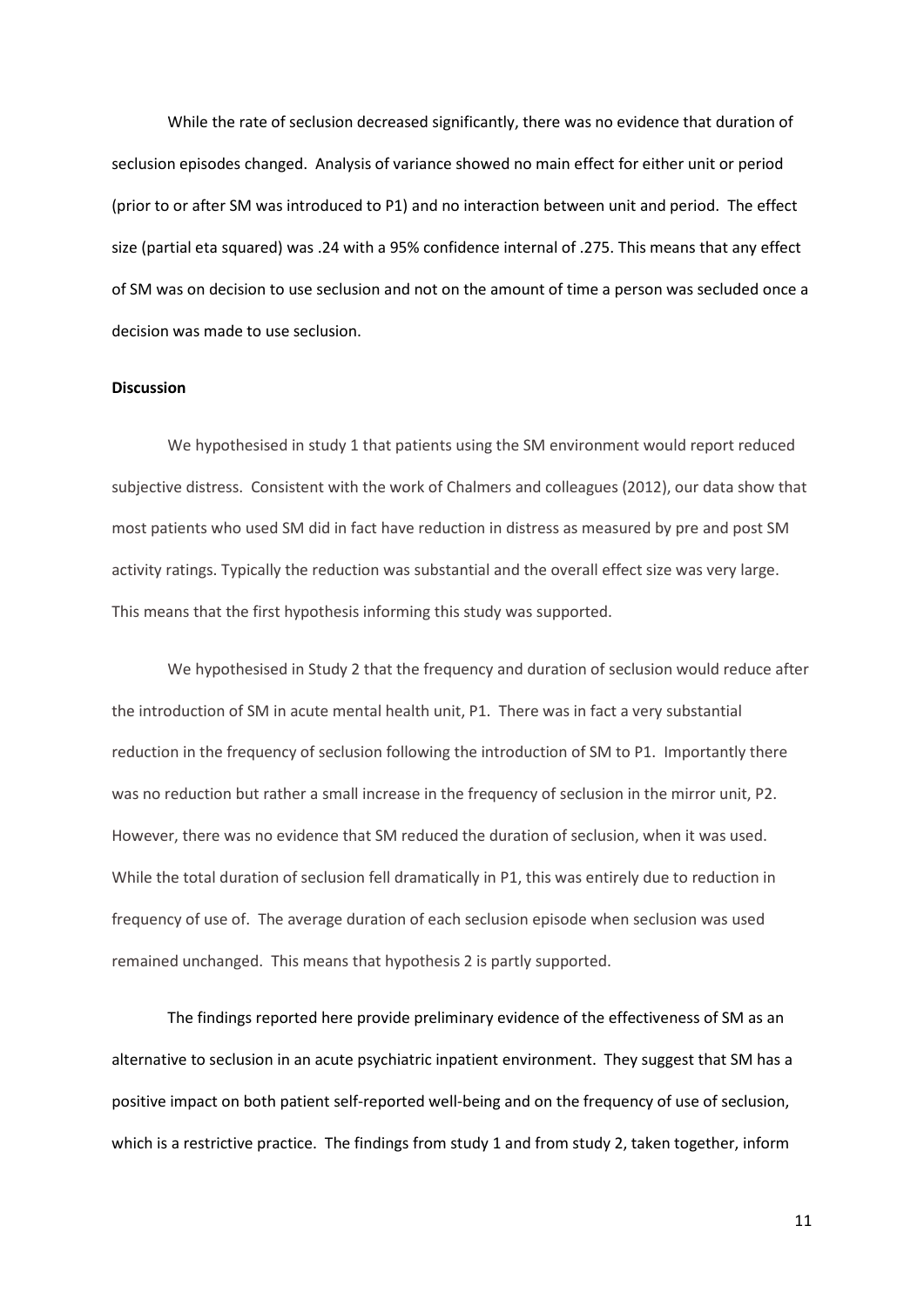our understanding of how SM can work in an acute inpatient environment. As study 1 shows, SM has a soothing effect on disturbed patients. As our findings from study 2 show, because of this soothing effect, nurses do not need recourse to the more restrictive practice of seclusion nearly as frequently.

The findings must be considered in the light of the limitations set out below but the size of the observed impact suggests that, notwithstanding these limitations, SM is likely to yield real benefits both for patients and for staff. High levels of subjective distress are to be expected in an acute inpatient environment and, in the absence of an effective therapeutic response, can lead to escalation and risk of harm to patients and staff. The evidence from this study suggests that SM can form a valuable component of an effective therapeutic response to patient distress. These conclusions are consistent with the findings of Novak et al. (2012) and Sivak (2012).

While there was a clear and very substantial reduction in the frequency of seclusion in P1 after the introduction of SM, there was no reduction in the duration of the reduced number of seclusion episodes that did occur. We think this is probably because those patients who were unwilling to use SM or who were judged by nurses to be unsuitable for SM were very disturbed and needed time to settle. The fact that there was no increase in duration of seclusion is in fact a positive indicator as the secluded group in the period after the introduction of SM were almost certainly a more disturbed group of patients than the mark larger group secluded during the period prior to the introduction of SM.

# **Limitations**

There are limitations that require caution in interpretation of findings in both study 1 and study 2. In study 1, the scale used was specifically designed for evaluation of SM and has been used in previous studies but its psychometric properties have not been adequately investigated. Retrospective rating of level of distress prior to use of SM may also introduce error. However, some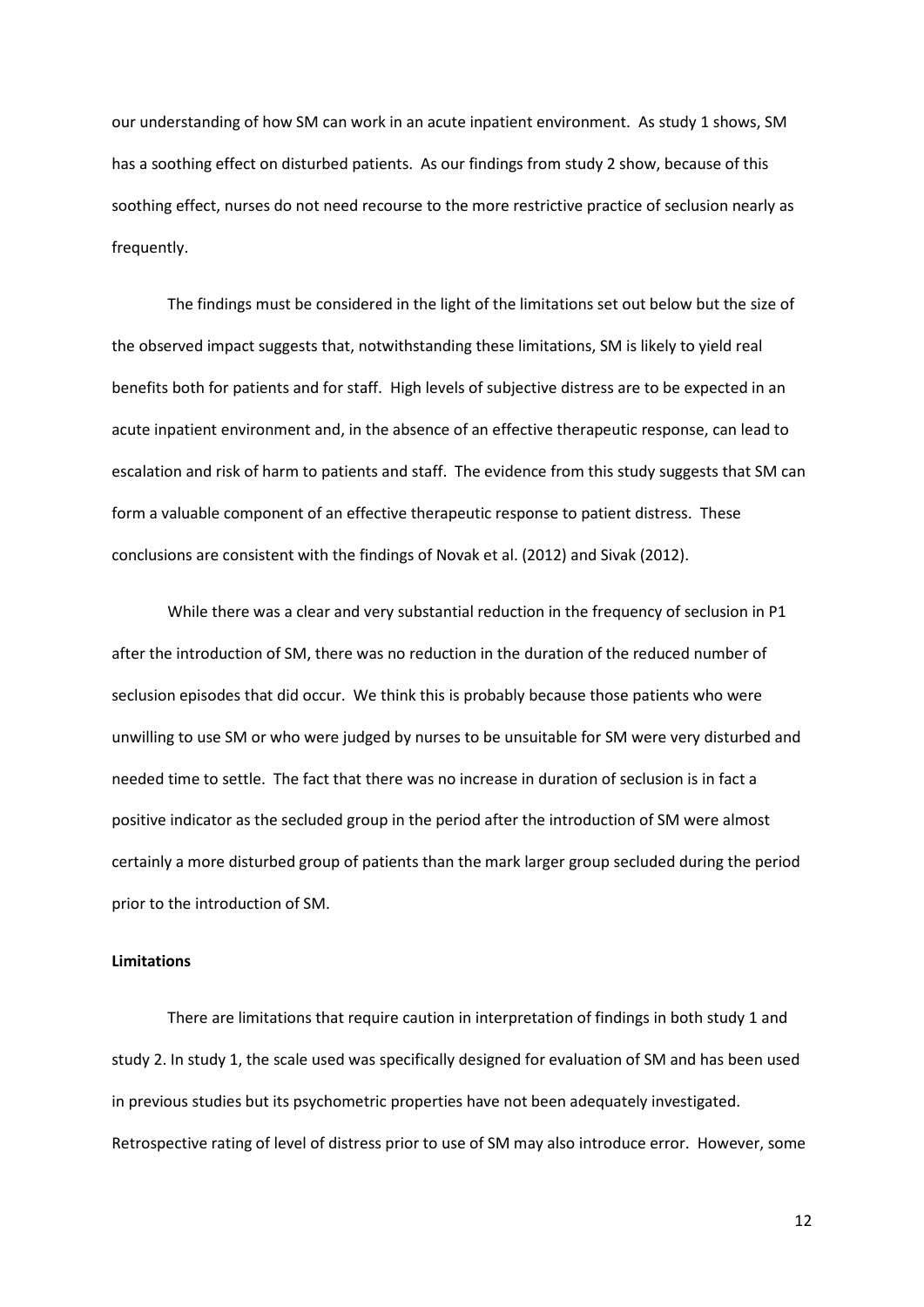users of the SM room would not have been able to complete even a simple measure prior to use of the room and we considered it better to use a standard administration point rather than have some patients completing the scale prior to SM and some after. The age and diagnosis of the participants may be potential confounders.

The most important limitation of study 2 is that the naturalistic design of the study means that caution is required in attribution of causality. Patients were not randomly assigned to P1 or P2 and there was no established control group. However it is also the case that the only factor that determined whether a patient was admitted to P1 or P2 was bed availability and there is no reason to suspect that patients admitted to P1 after the introduction of SM had different risk of seclusion than those admitted to P2. We therefore think the absence of random assignment is unlikely to have had a major bearing on results. A more serious limitation of the naturalistic design is that it was not possible to control possible confounds. The introduction of SM to P1 and the formal evaluation of SM meant that nursing staff who made decisions about seclusion were not blind to the purposes of SM and may well have felt they were under scrutiny. Queensland Health policy clearly favoured reduction of frequency of use of seclusion and it is possible that the introduction of SM and the evaluation of SM impact influenced decision-making about seclusion

# **Treatment implications and recommendations**

- 1. The findings from study 1 show that use of SM does substantially reduce the level of patient disturbance.
- 2. The dramatic turnaround in seclusion rate after the introduction of SM suggests that the availability of SM can reduce the frequency of use of seclusion as a response to patient disturbance in an acute inpatient unit.
- 3. There is need for further research that is designed so as to better address the limitations we have noted above. In particular, we think that better measures are required – both patient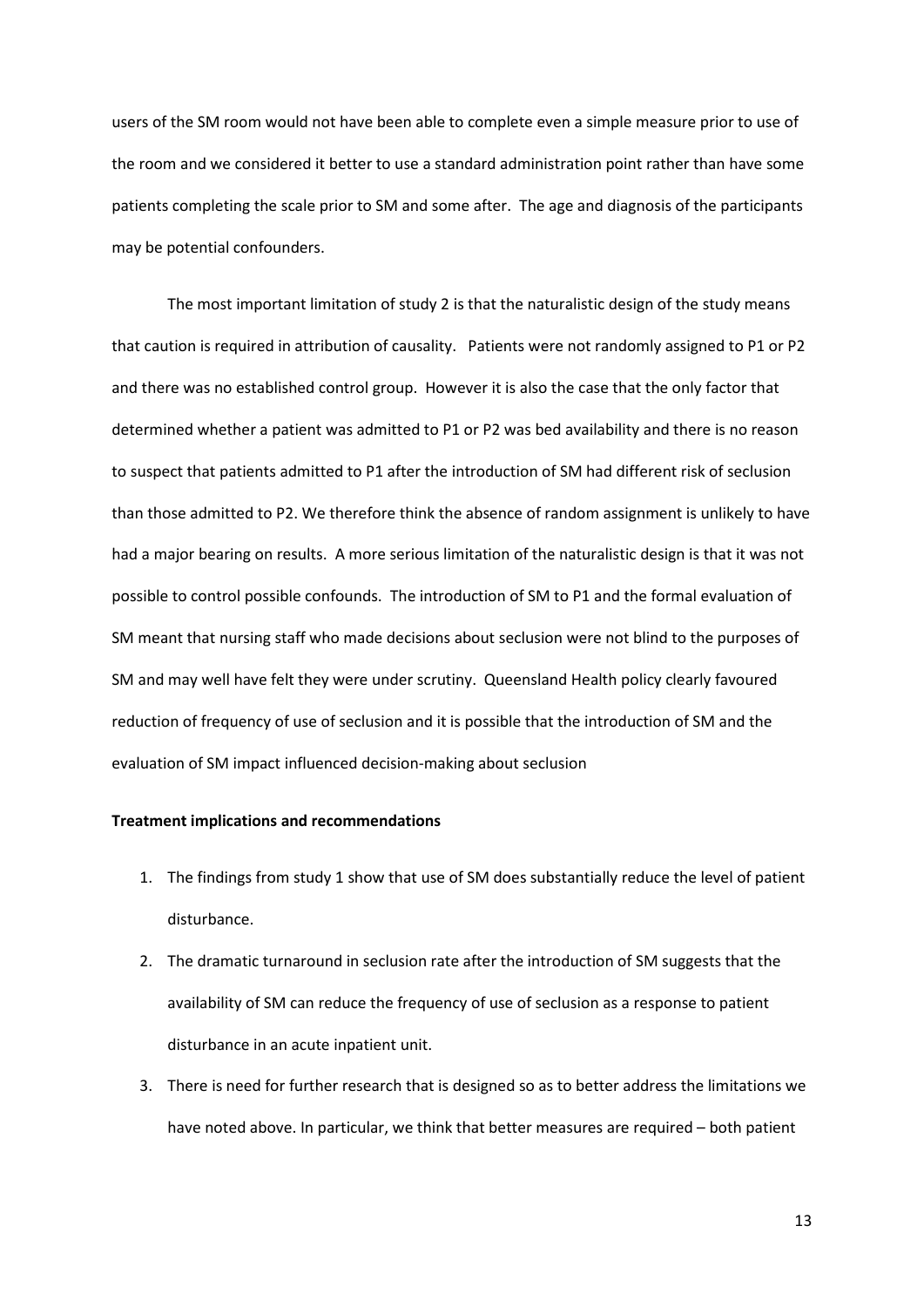rating measures and observer rated measures. We also think that studies that investigate the longer-term impact of SM are warranted.

# **Conclusion**

The successful implementation of SM requires certain key ingredients; training of staff, equipment, a multidisciplinary approach and ongoing marketing. Findings indicate that sensory approaches do impact positively on self rated distress and frequency of seclusion episodes. Further research is needed to explore the long-term effectiveness of SM in acute inpatient units and the application of this approach in other mental health settings.

# **Acknowledgements**

A special thank you to Chris Foley for all his hard work managing the data base and Maria Shepherd for assistance with data collection and entry, and to the sensory modulation working group members.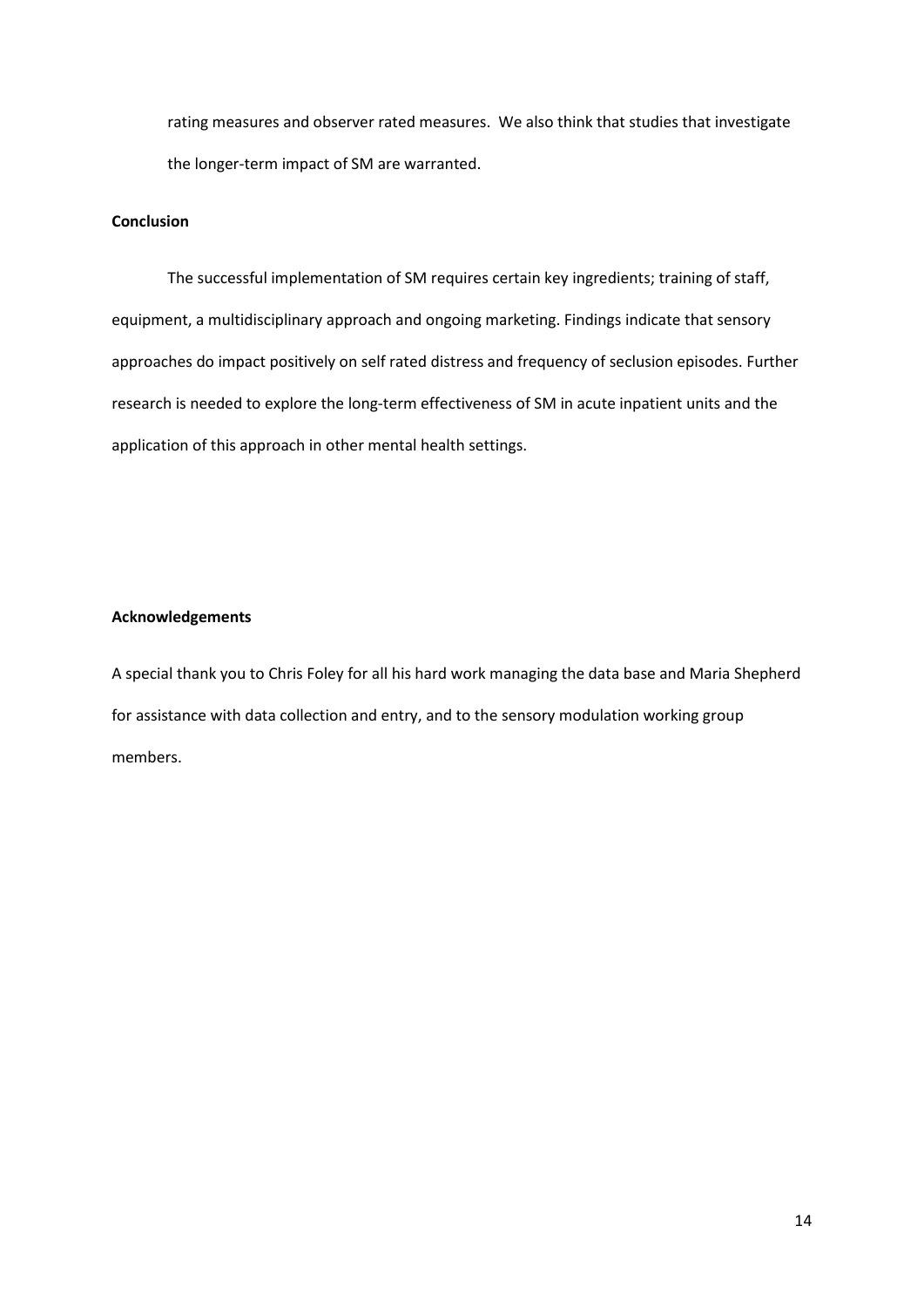# **References**

- AOTA (2011). Fact sheet. Occupational therapy using a sensory integration-based approach with adult populations. Bethesda, MD: American Occupational Therapy Association, Inc.
- Bowers, L., Allan, T., Simpson, A., Jones, J., van der Merwe, M., & Jeffery, D. (2009). Identifying key factors associated with aggression on acute inpatient psychiatric wards. Issues in Mental Health Nursing, 30, 260-271.
- Brown, C., & Nicholson, R. Sensory skills. In: C. Brown & V.O. Stoffel, *Occupational therapy in mental*
- *` health a vision for participation.* Philadelphia: FA Davis Company, 280-297.
- Chalmers A, Harrison S, Mollison K, Molloy N, Gray K (2012). Establishing sensory-based approaches in mental health inpatient care: A multidisciplinary approach. *Australasian Psychiatry, 20(1)*, 35-39.
- Champagne T (2011). The influence of posttraumatic stress disorder, depression, and sensory

processing patterns on occupational engagement: A case study. *Work, 38(1),* 67-75.

- Champagne T, Stromberg N (2004). Sensory approaches in inpatient psychiatric settings. Innovative alternatives to seclusion and restraint. *Journal of Psychosocial Nursing, 43(9),* 35-44.
- Cleary, M., Hunt, G.E., & Walter, G. (2010). Seclusion and its context in acute inpatient psychiatric care. Journal of Medical Ethics, 36, 459-462.
- Healy, D., Le Noury, J., Linden, S.C., Harris, M., Whitaker, C., Linden. D., Baker, D., & Roberts, A.P.
	- (2012). The incidence of admissions for schizophrenia and related psychoses in two cohorts: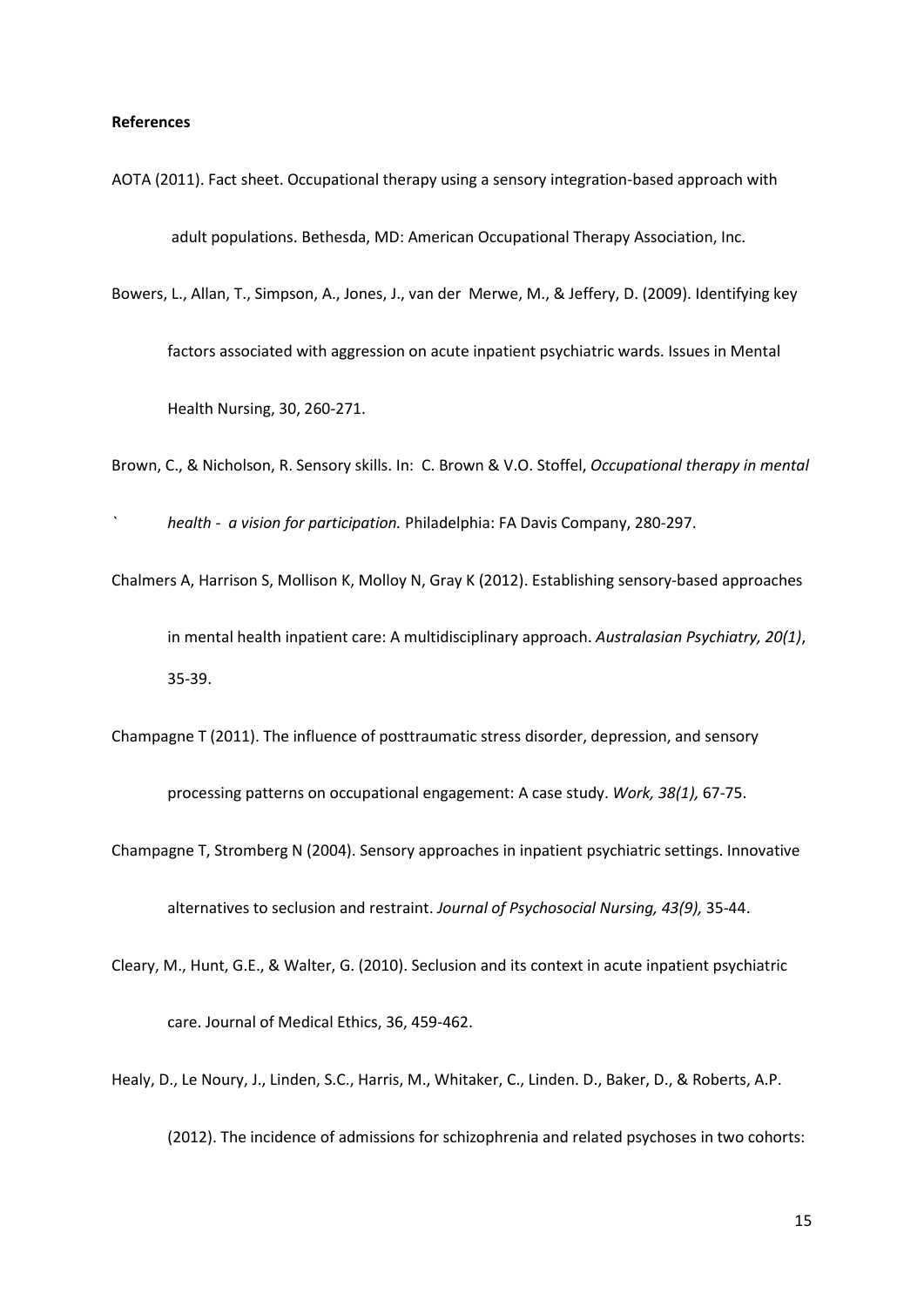1875-1924 and 1994-2010. *BMJ Open 2012;2:e000447.doi:10.1136/bmjopen-2011-000447*

- Happell, B., & Harrow, A. (2010). Nurses' attitudes to the use of seclusion: A review of the literature. *International Journal of Mental Health Nursing, 19,* 162-168.
- Happell, B., & Koehn, S. (2010a). From numbers to understanding: The impact of demographic

factors on seclusion rates. *International Journal of Mental Health Nursing, 19,* 169-176.

- Happell, B., & Koehn, S. (2010b). Attitudes to the use of seclusion: has contemporary mental health policy made a difference? *Journal of Clinical Nursing, 19,* 3208-3217.
- Happell, B., & Koehn, S. (2011). Impacts of seclusion and the seclusion room: Exploring the perceptions of mental health nurses in Australia. *Archives of Psychiatric Nursing, 25,* 109- 119.
- Kinnealey, M., Koenig, K.P., & Smith, S. (2011). Relationships between sensory modulation and social supports and health-related quality of life. *American Journal of Occupational Therapy, 65,* 320-327.
- Novak, R., Scanlan, J., McCaul, D., MacDonald, N., & Clarke, T. (2012).Pilot study of a sensory room in an acute inpatient psychiatric unit. *Australasian Psychiatry, 20,* 401-406.
- Roberts, D., Crompton, D., Milligan, E., & Groves, A. (2009). Reflections on the use of seclusion in an acute mental health facility. *Journal of Psychosocial Nursing, 47,* 25-31.
- Sivak, K. (2012). Implementation of comfort rooms to reduce seclusion, restraint use and

acting out behaviours. *Journal of Psychosocial Nursing, 50,* 24-34.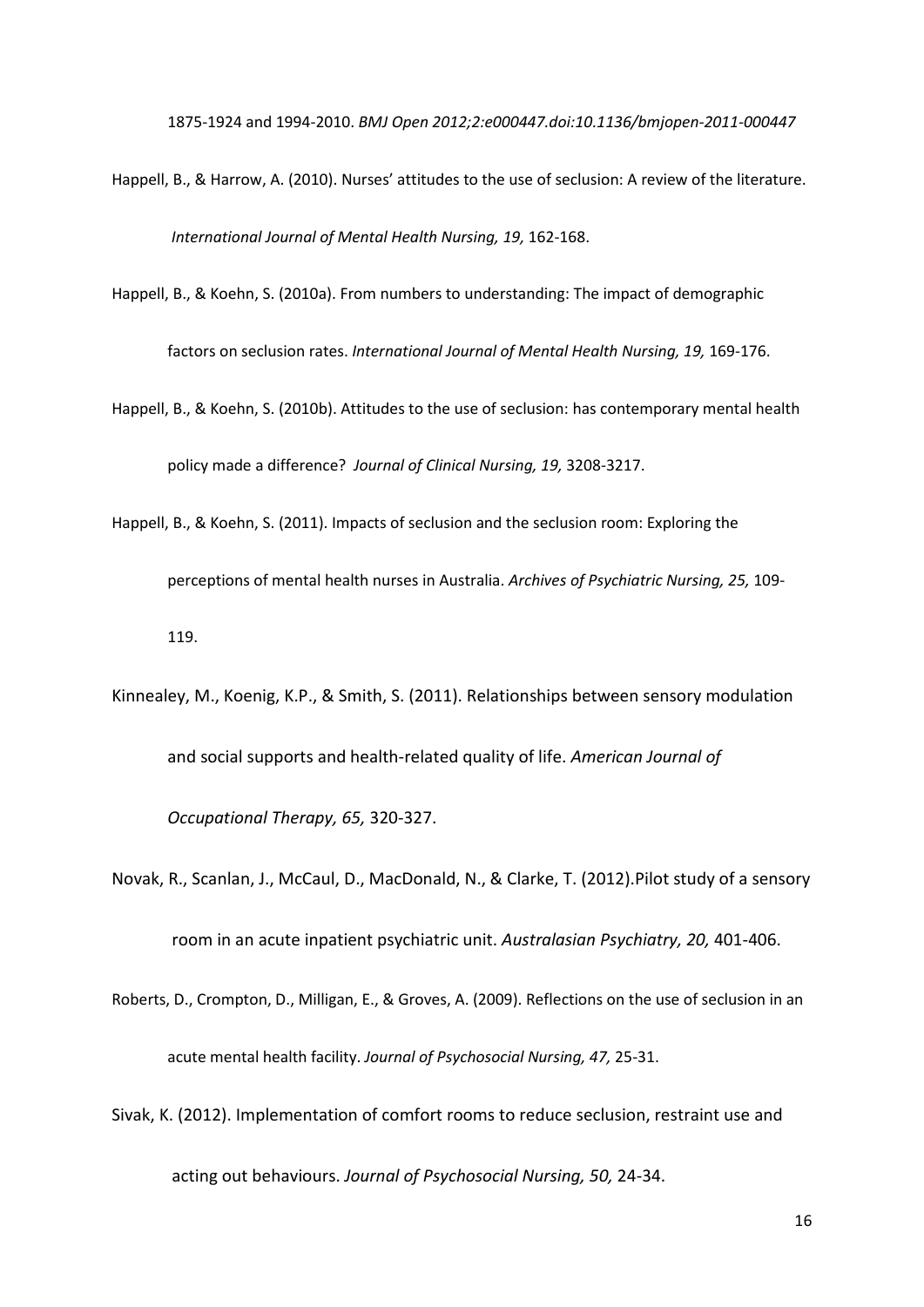Zhangi, J., Harvey, C., & Andrew, c. (2011). Factors associated with length of stay and the

risk of readmission in an acute psychiatric inpatient facility: a retrospective study.

*Australian and New Zealand Journal of Psychiatry, 45,* 578-585.

| Proprioceptive                                                                                                                                                                                                                                     | Vestibular                                                                                                                                                                                                                |  |
|----------------------------------------------------------------------------------------------------------------------------------------------------------------------------------------------------------------------------------------------------|---------------------------------------------------------------------------------------------------------------------------------------------------------------------------------------------------------------------------|--|
| Resistive had-squeeze equipment<br>$\bullet$<br>Use of therapy ball<br>$\bullet$<br>Use of weighted ball activities<br>Dance/yoga/tai chi                                                                                                          | Rocking chair<br>Glider rocker<br>$\bullet$<br>Therapy ball activities<br>٠<br>Swinging<br>٠<br>Dance/yoga/tai chi<br>$\bullet$<br>Getting in and out of beanbag chair                                                    |  |
| <b>Tactile</b><br>Loofahs<br>Sitting in a bean bag<br>Self-massage tools<br>Weighted therapy tools<br>Fleece blankets/pillowcases<br>٠<br>Microwaveable hot packs<br>$\bullet$<br>Manicure<br>Hand/face lotion<br>Chew/ crunchy foods<br>Vibration | <b>Auditory</b><br><b>Guided imagery CDs</b><br>Various types of music - fast/slow pace<br>$\bullet$<br>Stereo or personal audio system<br>$\bullet$<br><b>Musical instruments</b><br>Flowing rock/waterfall<br>$\bullet$ |  |
| <b>Visual</b><br><b>Bubble lamp</b><br>Wall murals/various pictures<br><b>Bubbles</b><br>Glitter wands<br>Various lights/lighting<br>Computer use<br>Coloured sunglasses<br>Gustatory<br>Carrot sticks<br>$\bullet$                                | <b>Olfaction</b><br>Scented bath/body wash<br>Scented lotions/balms<br>$\bullet$<br>Aromatherapy (100% essential oils)<br>٠<br>Lemon<br>Spices<br>Eucalyptus<br>Candles<br><b>Herbal teas</b>                             |  |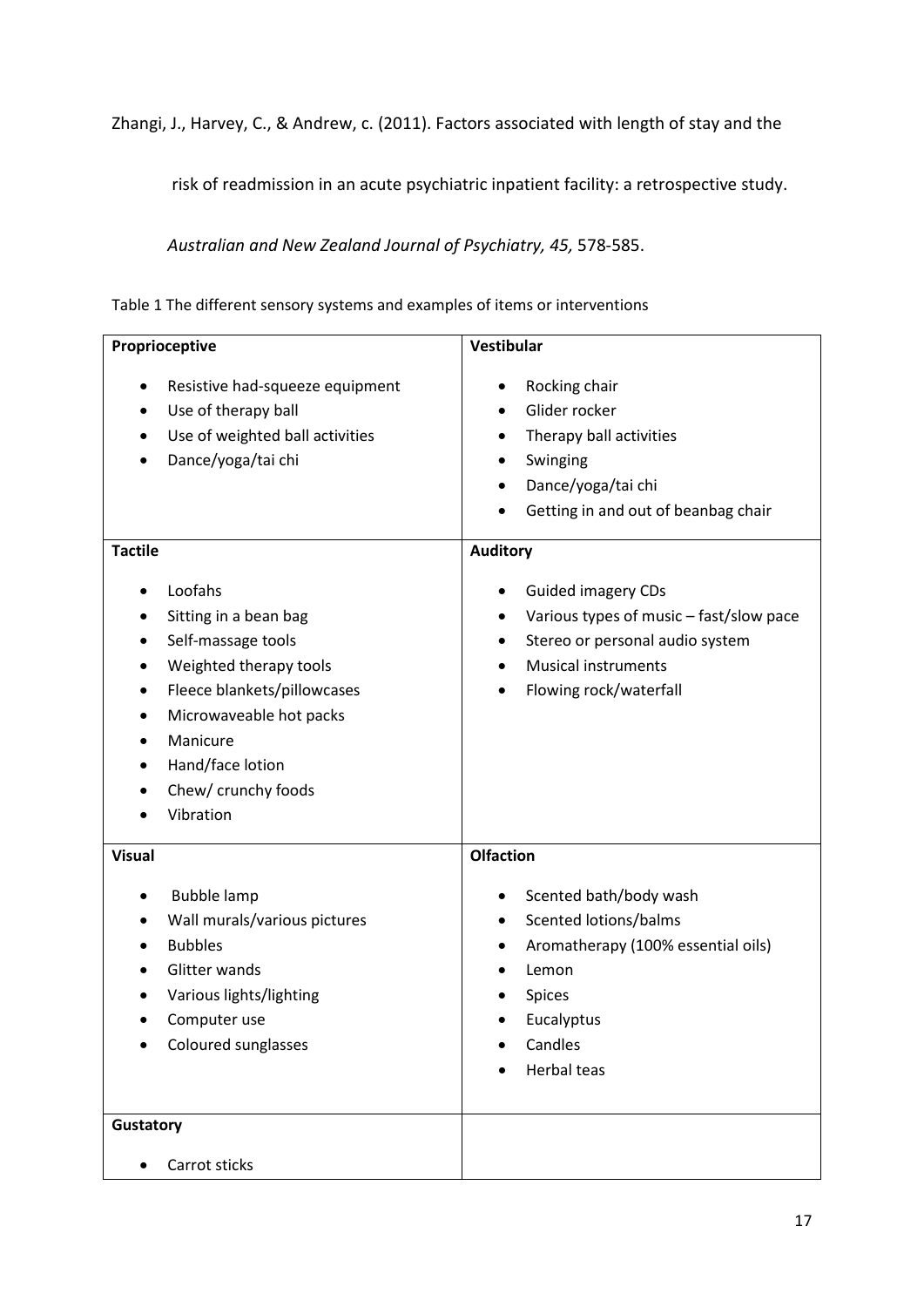- Celery sticks
- Pretzels
- Sour lollies
- Gummy bears
- Fruit snacks
- Ice blocks/frozen fruit bars
- Ice
- Biting on a lemon
- Chewy foods
- Strong mints
- Herbal teas
- Lollipops
- Trail mix
- Yoghurt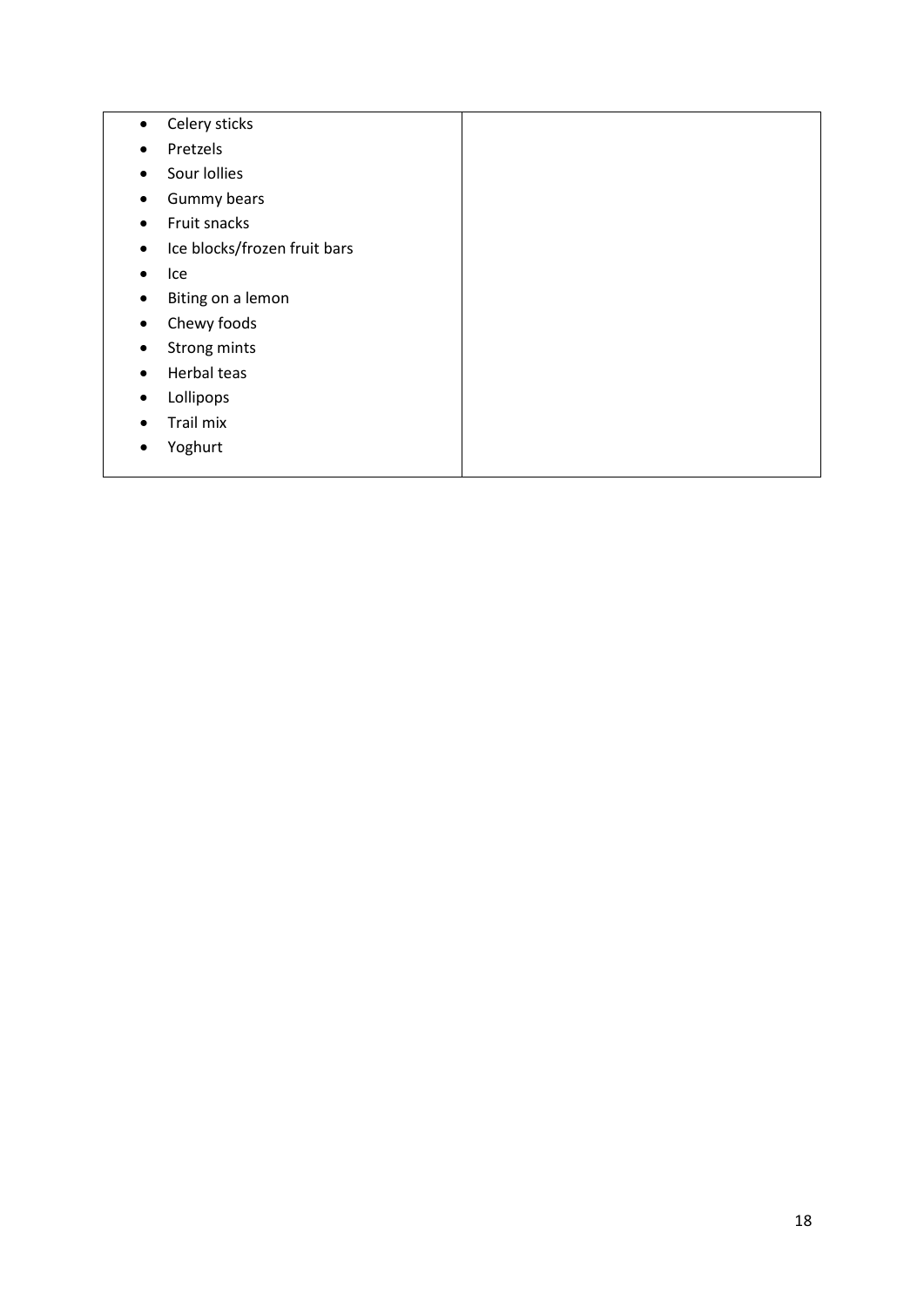

Figure 1. Impact of sensory modulation on self-rated distress